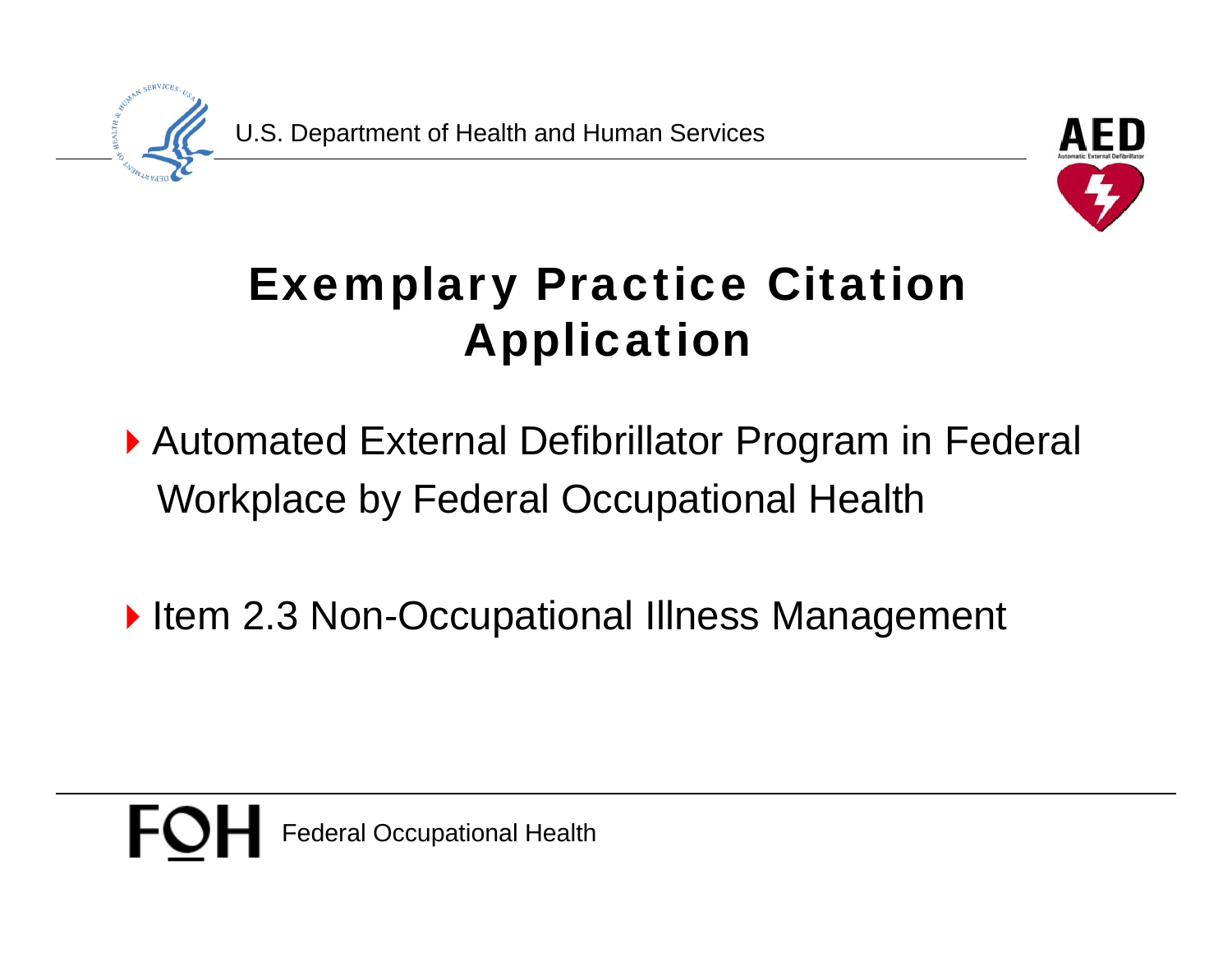



### **FEDERAL OCCUPATIONAL HEALTH:**

- ▶ Part of the U.S. Department of Health and Human Services and a component of the U. S. Public Health Service
- ▶ Became fully reimbursable in 1984, operating with no Congressional appropriations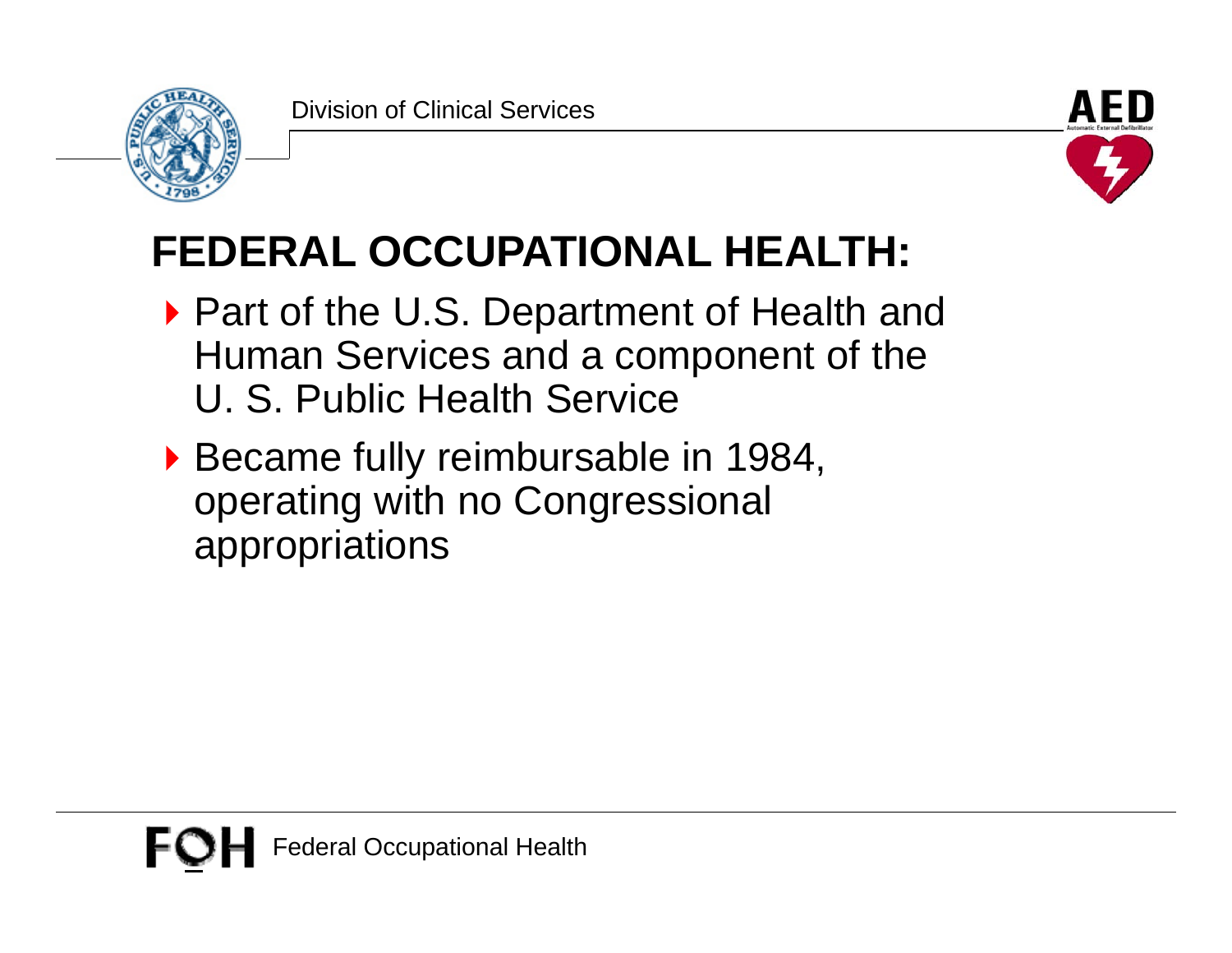



#### FOH's *Mission*

To improve the health, safety, and productivity of the federal workforce.

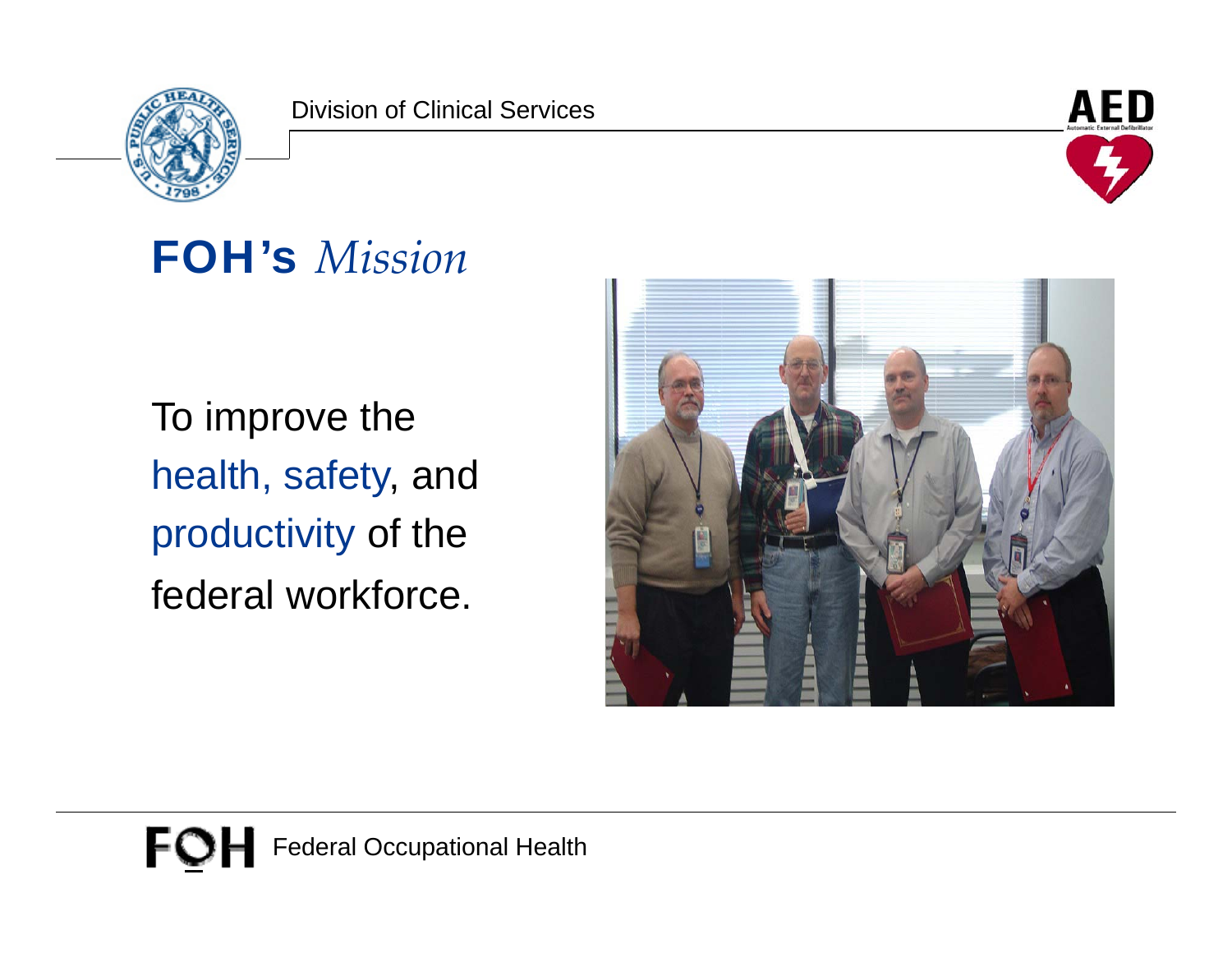



# FOH Automated External Defibrillator (AED) Programs in Workplace

Commander John J. Perkner, DO, MSPH (USPHS) jperkner@psc.gov

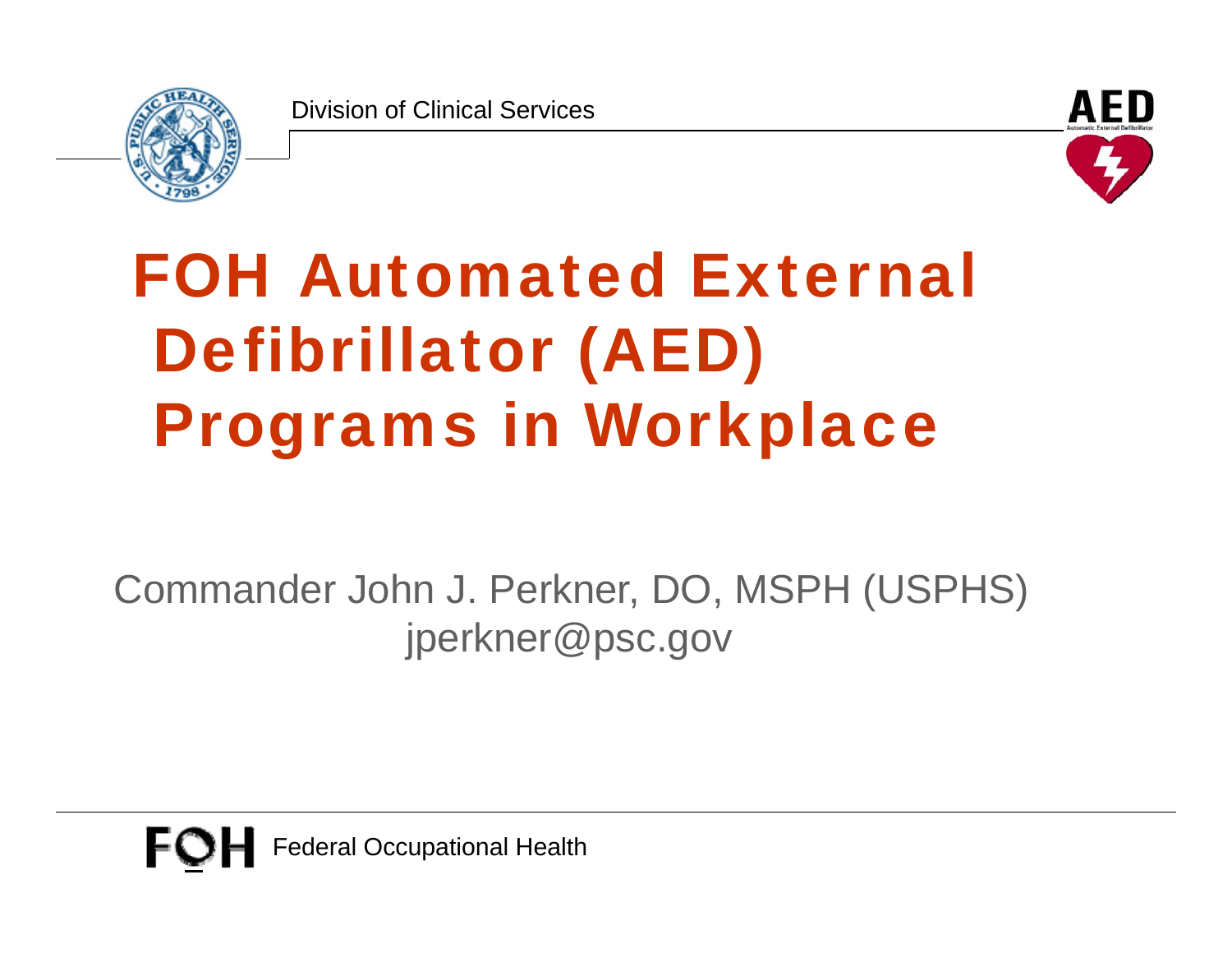



### AED PROGRAM- HISTORY

- ▶ Sudden Cardiac Arrest responsible for 300,000 deaths per year (workplace deaths prevalence unclear)
- ▶ American Heart Association supports AEDs as integral part of response to Sudden Cardiac Arrest in late 90's
- ▶ ACOEM Position Statement on workplace AEDs -2001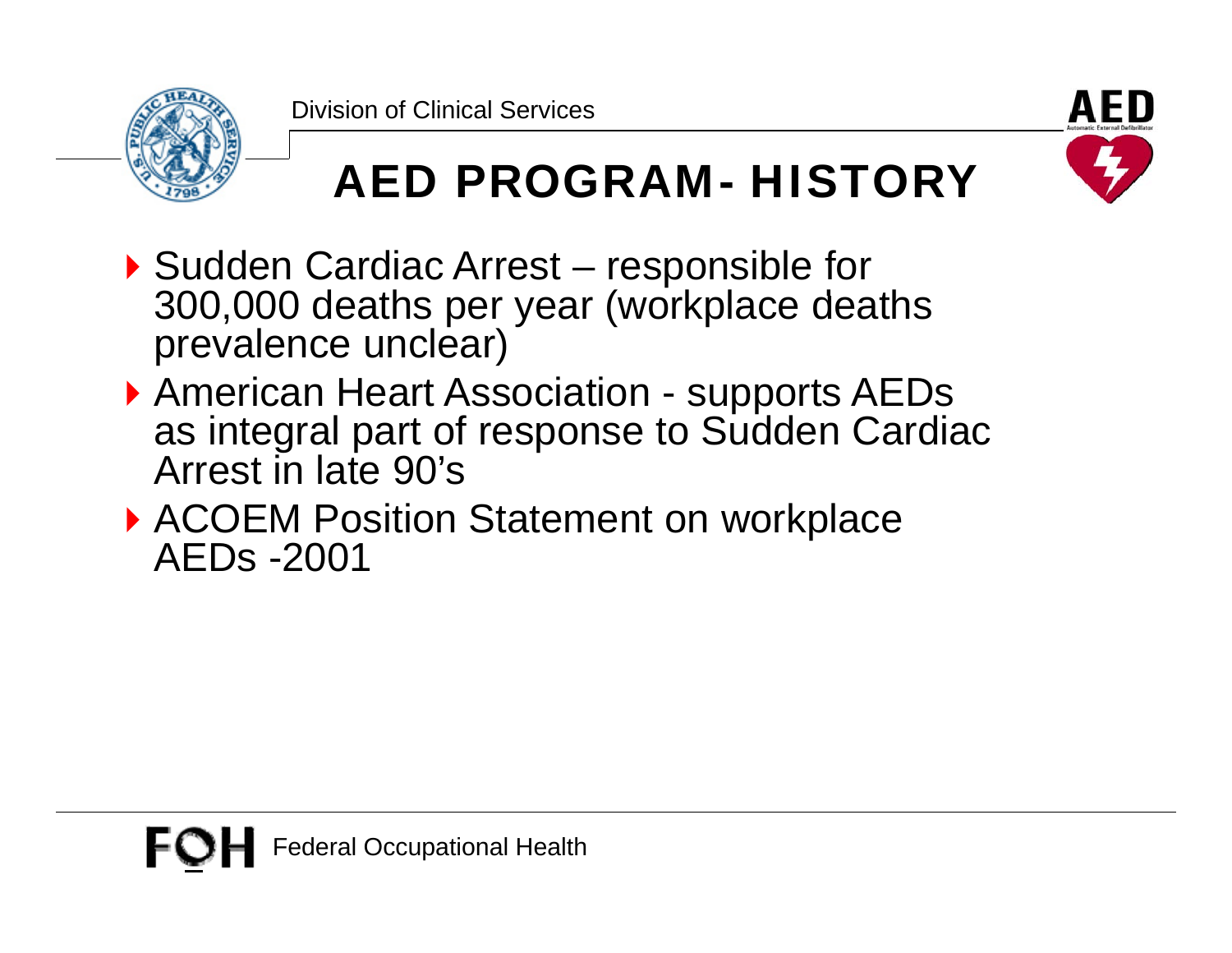



## FOH AED PROGRAM

- Need for Workplace AED Program assessed by FOH 1999; pilot program started 1999-2000
- FOH program has grown to over 4000 AEDs in workplaces in over 100 sites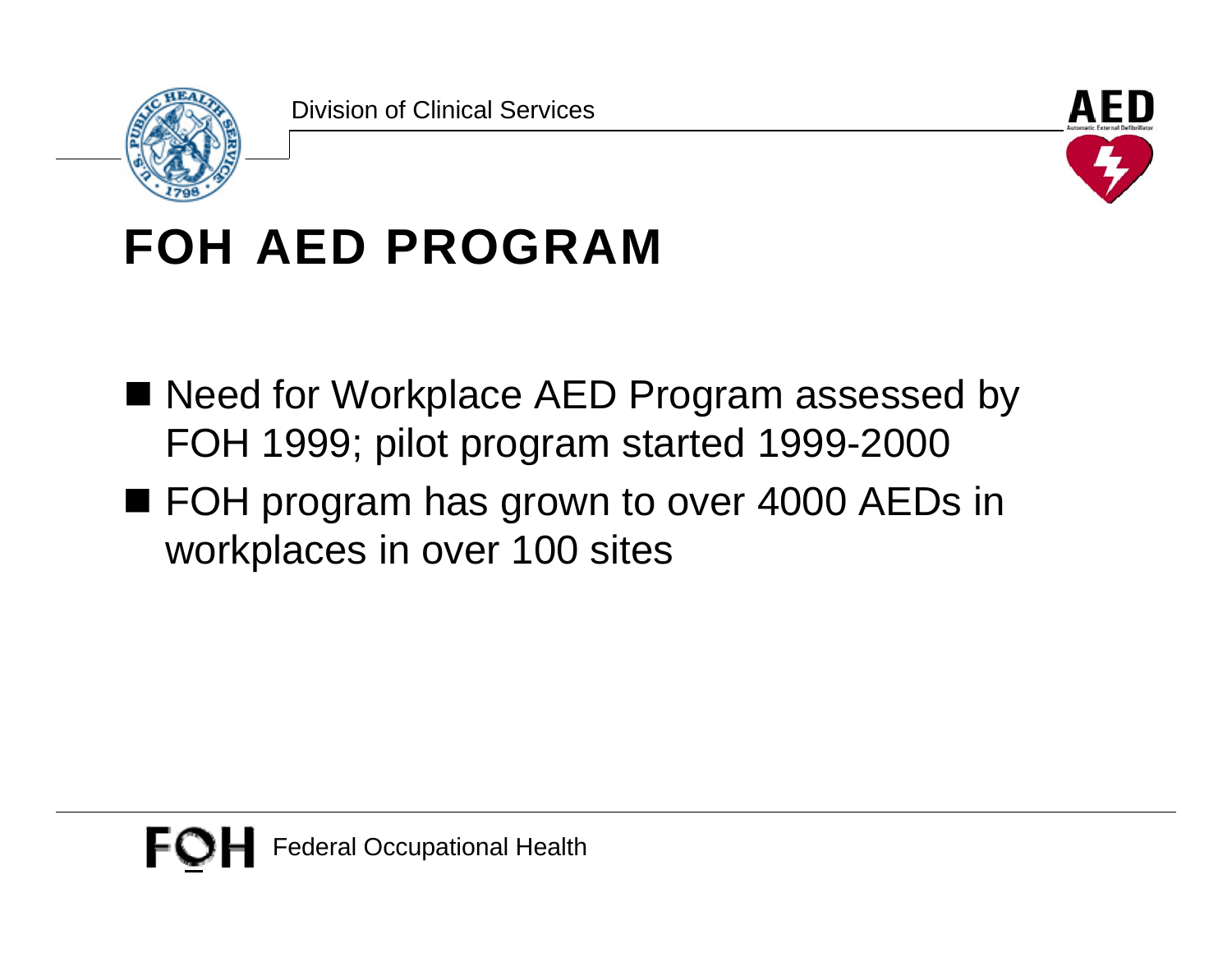



Federal Support for AED Programs

- **Clinton Radio Address - May 2000**
- **Cardiac Arrest Survival Act Cardiac - November 2000**
- **DHHS Guidelines for Placement of AEDs in Federal Buildings - May 2001**
- **OSHA Technical Bulletin**
- **FAA - Placement of AEDs in planes**
- **Rural AED Grants**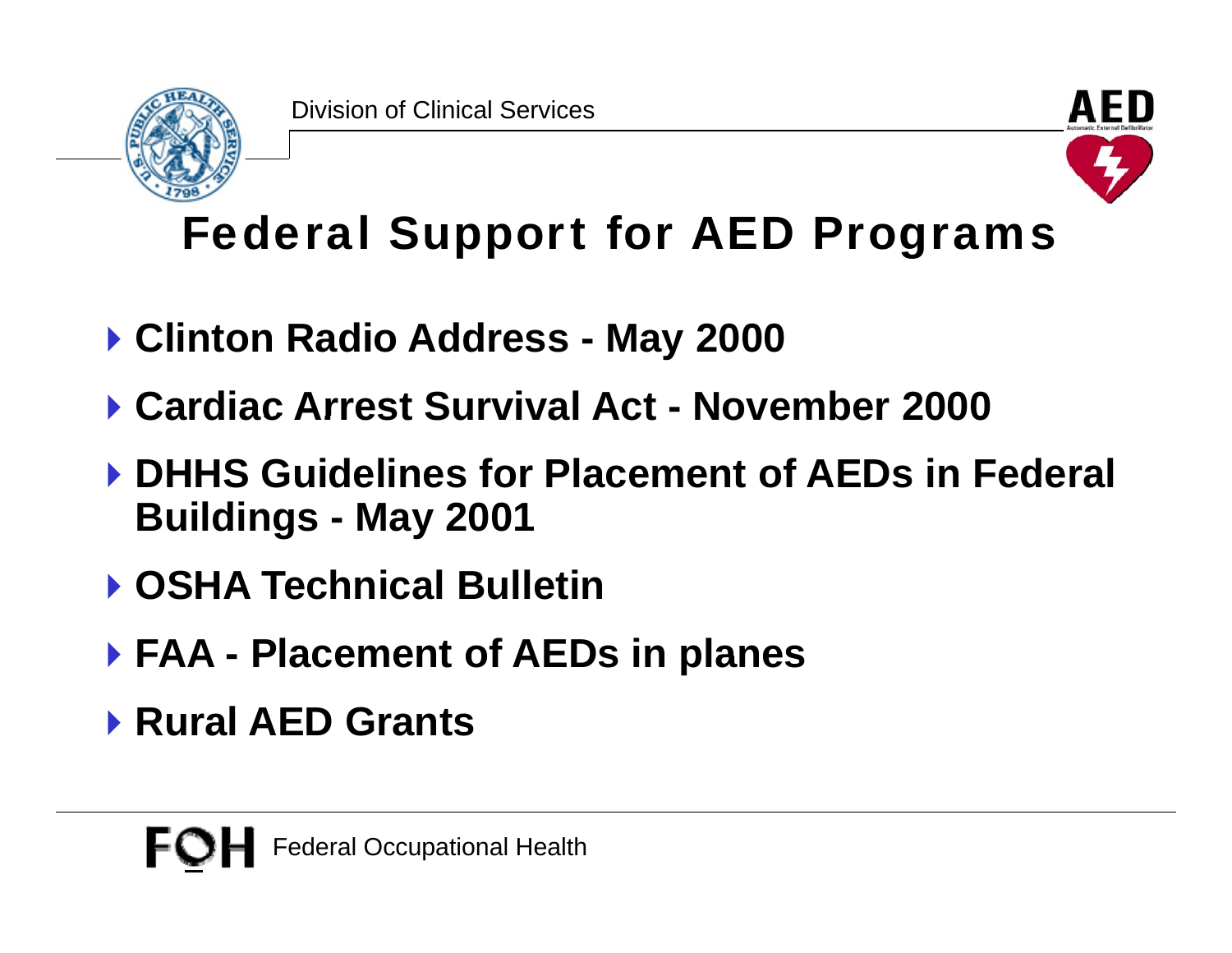### The NEW ENGLAND **JOURNAL** of **MEDICINE**

ESTABLISHED IN 1812

AUGUST 12, 2004

VOL. 351 NO. 7

#### Public-Access Defibrillation and Survival after Out-of-Hospital Cardiac Arrest

The Public Access Defibrillation Trial Investigators\*

Lay responder defibrillation significantly increases survival after cardiac arrest if the program is able to defibrillate prior to EMS arrival and the PAD emergency response plan is effectively implemented and sustained.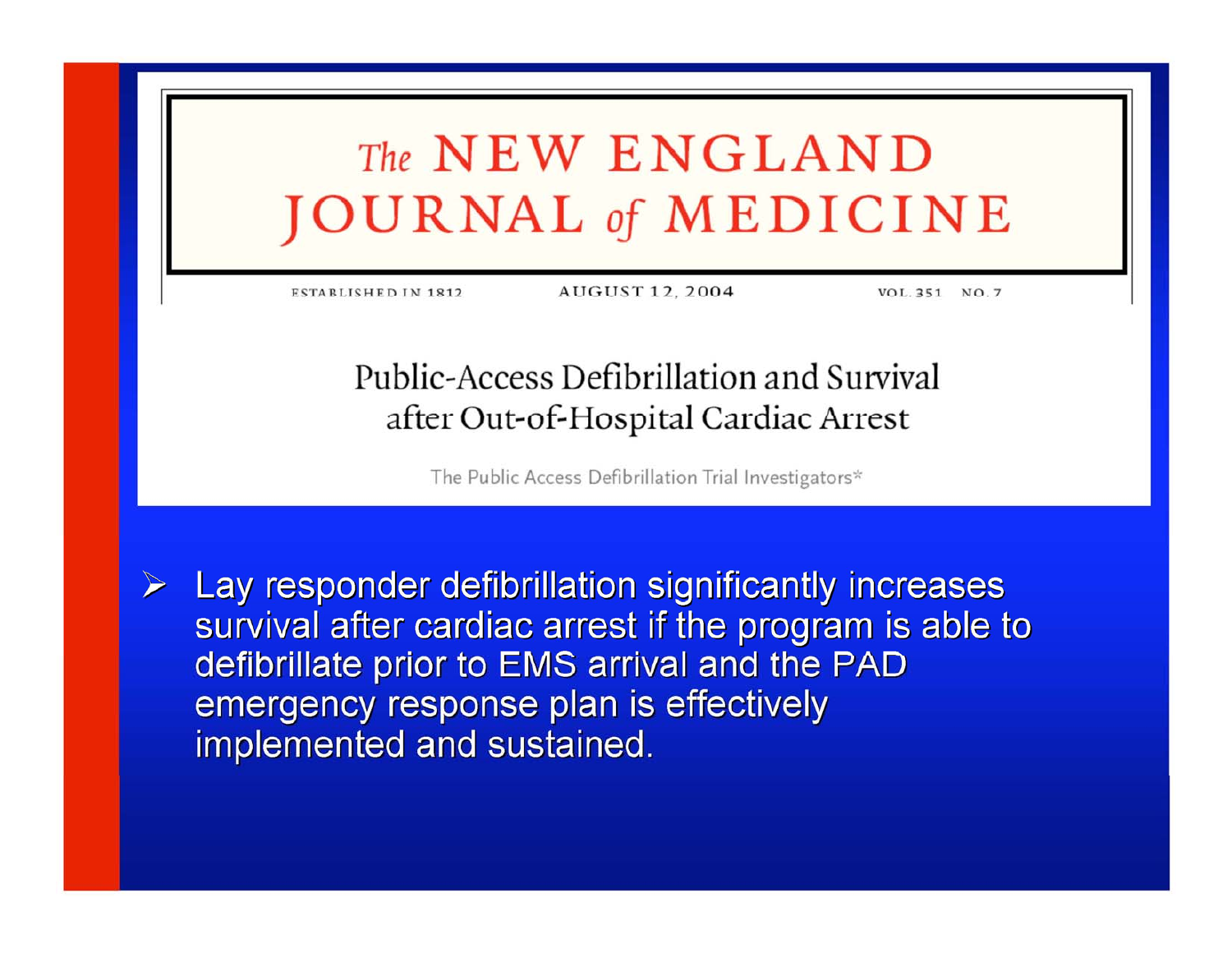



#### The Odds

#### *Annual Deaths fromCardiovascular Disease – U.S.*

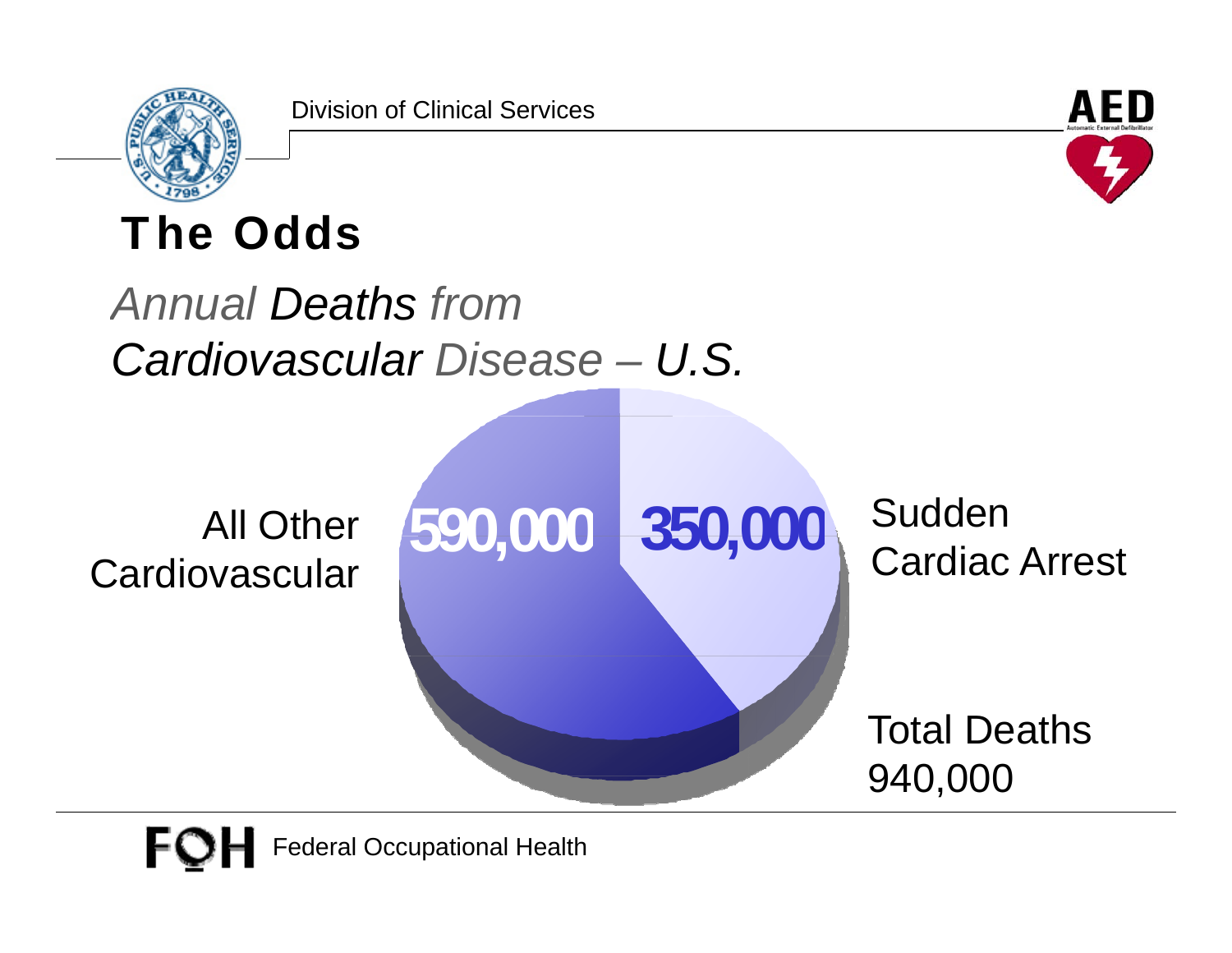



### SCA: Heart in Chaos Ventricular Fibrillation

- Abnormal; irregular, very fast heart rhythm
- ▶ Heart can't pump blood effectively
- **Victim:** 
	- Unconscious
	- $\checkmark$  Not breathing spontaneously
	- $\checkmark$  No pulse
- **▶ Only definitive treatment: Defibrillation**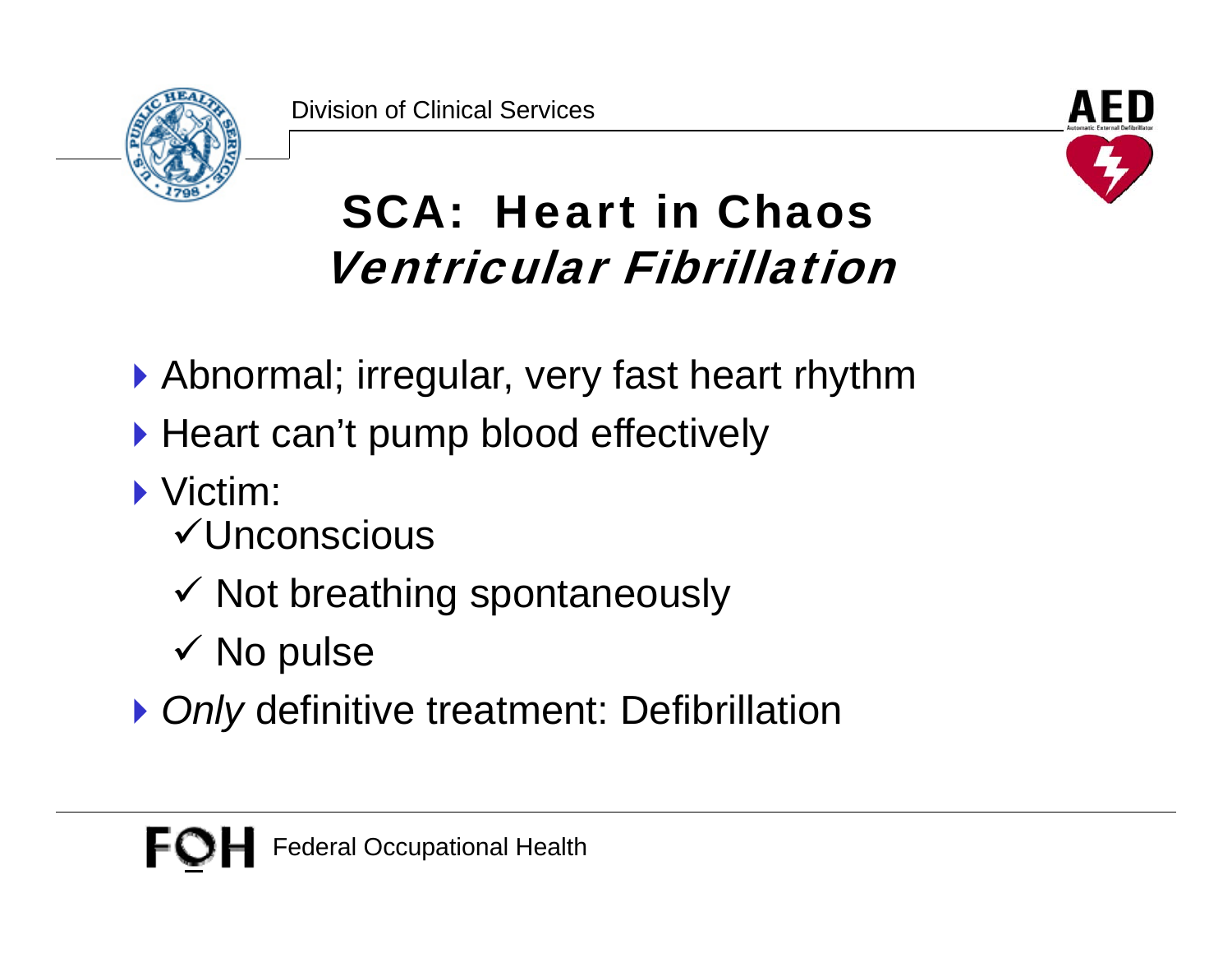



#### "Chain of Survival"

*Rapid, Coordinated Response Improves Outcome*



Early Access Early CPR

#### Early Defibrillation

Early Advanced Care

FOI Federal Occupational Health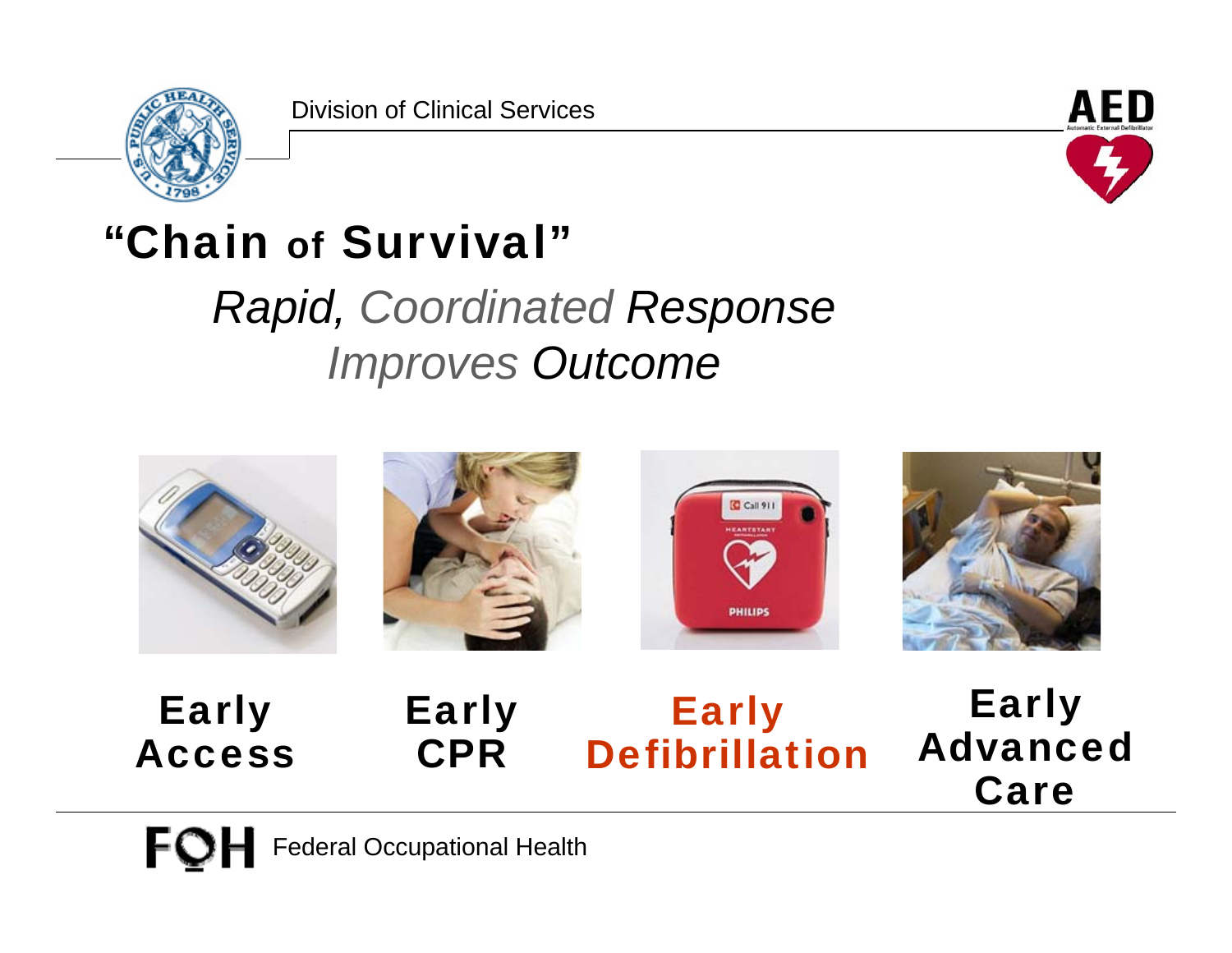



#### AED Components - Team Members

▶ AED Medical Director **AED Program Specialists AED Administrative Team** ▶ AED Site Coordinators **AED Team Responders** 

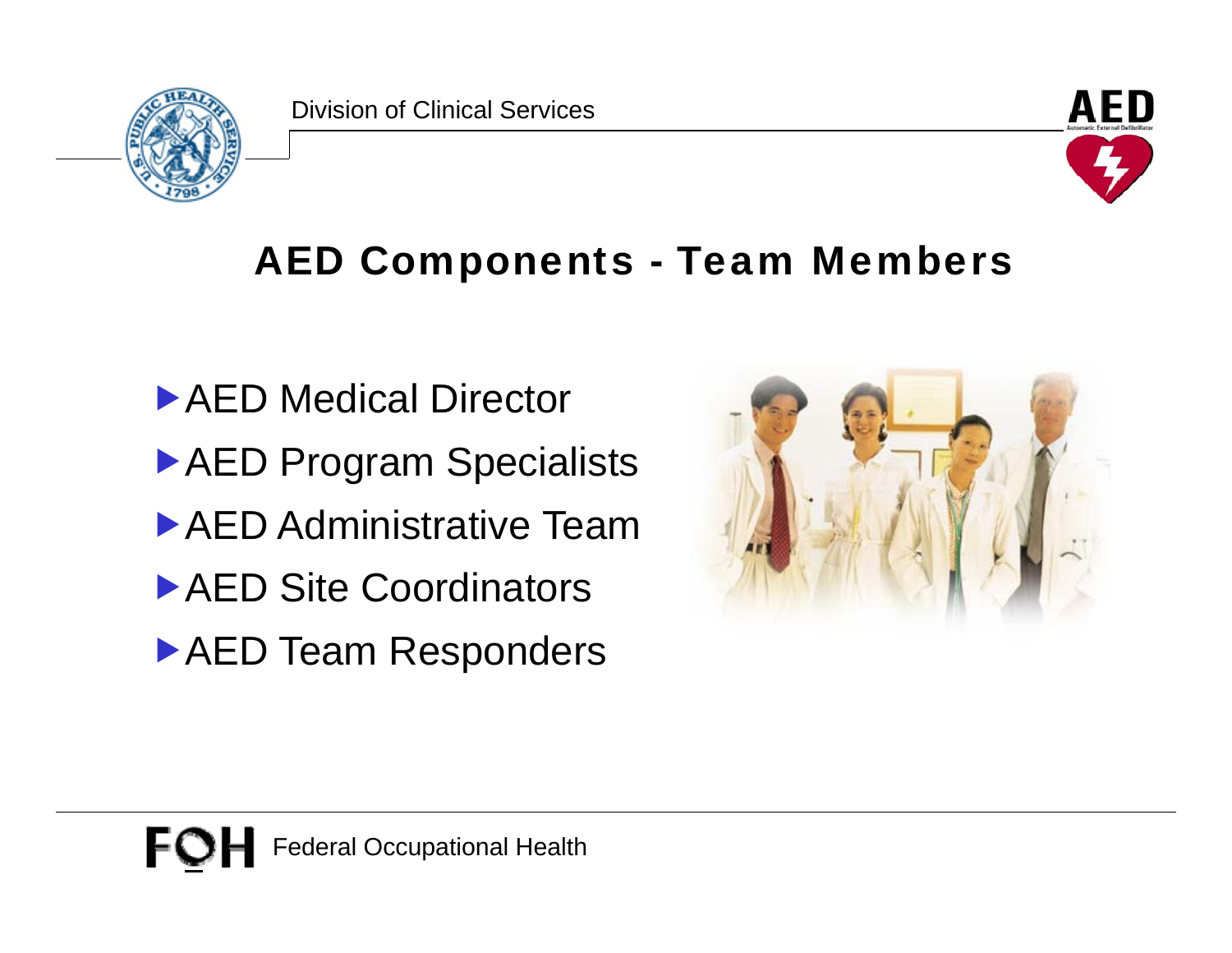



#### AED Program Components

- **Medical oversight**
- ▶ CPR / AED training organization
- ▶ EAP contact / Critical Incident Stress Management
- ▶ AED procurement
- ▶ Integrate with local EMS organization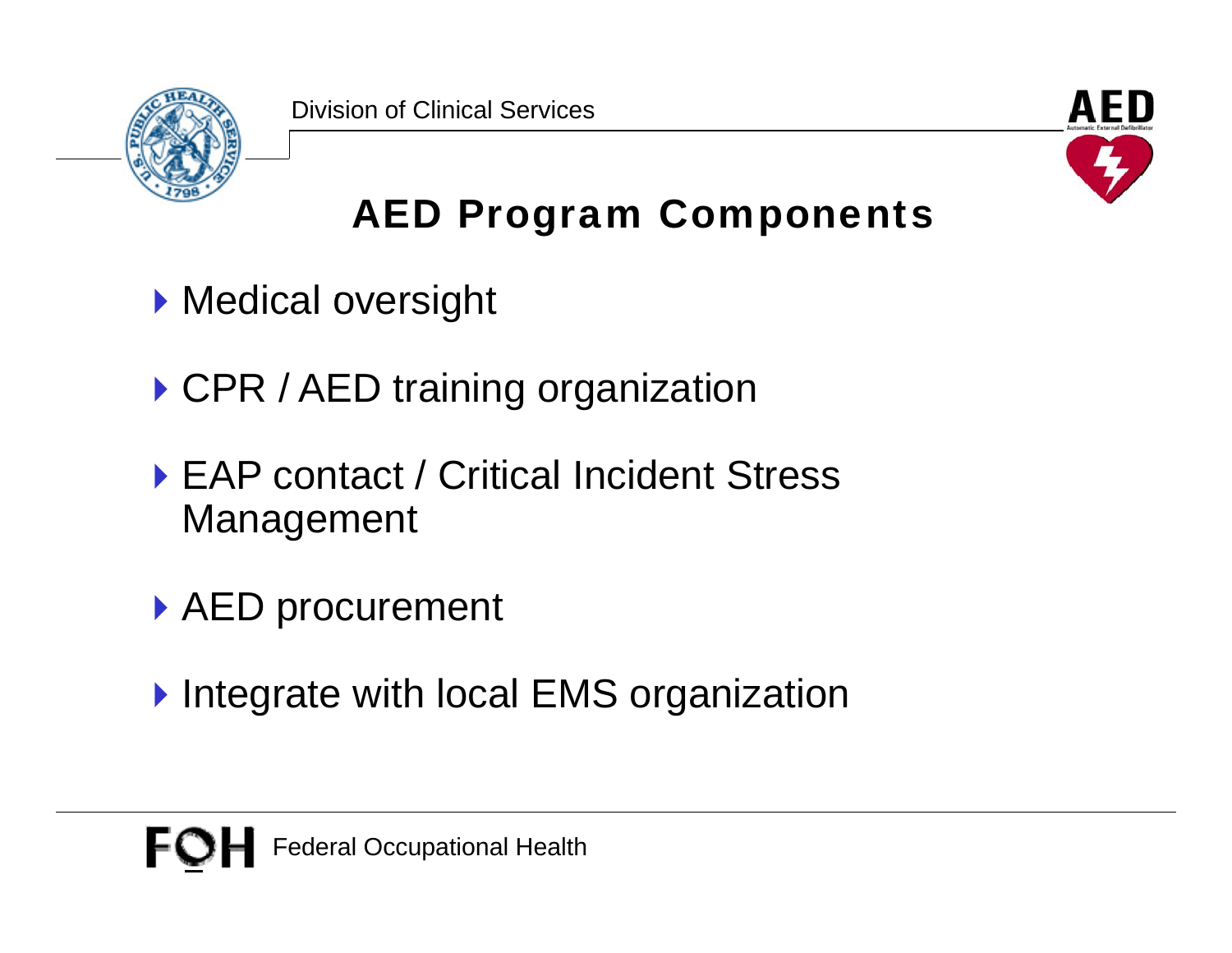



FOH AED Program

*Components*

- **Medical Oversight**
- ▶ CPR / AED training organization
- ▶ Employee Assistance Program (EAP) contact / Critical Incident Stress
- **Management services**
- Integrate with local EMS organization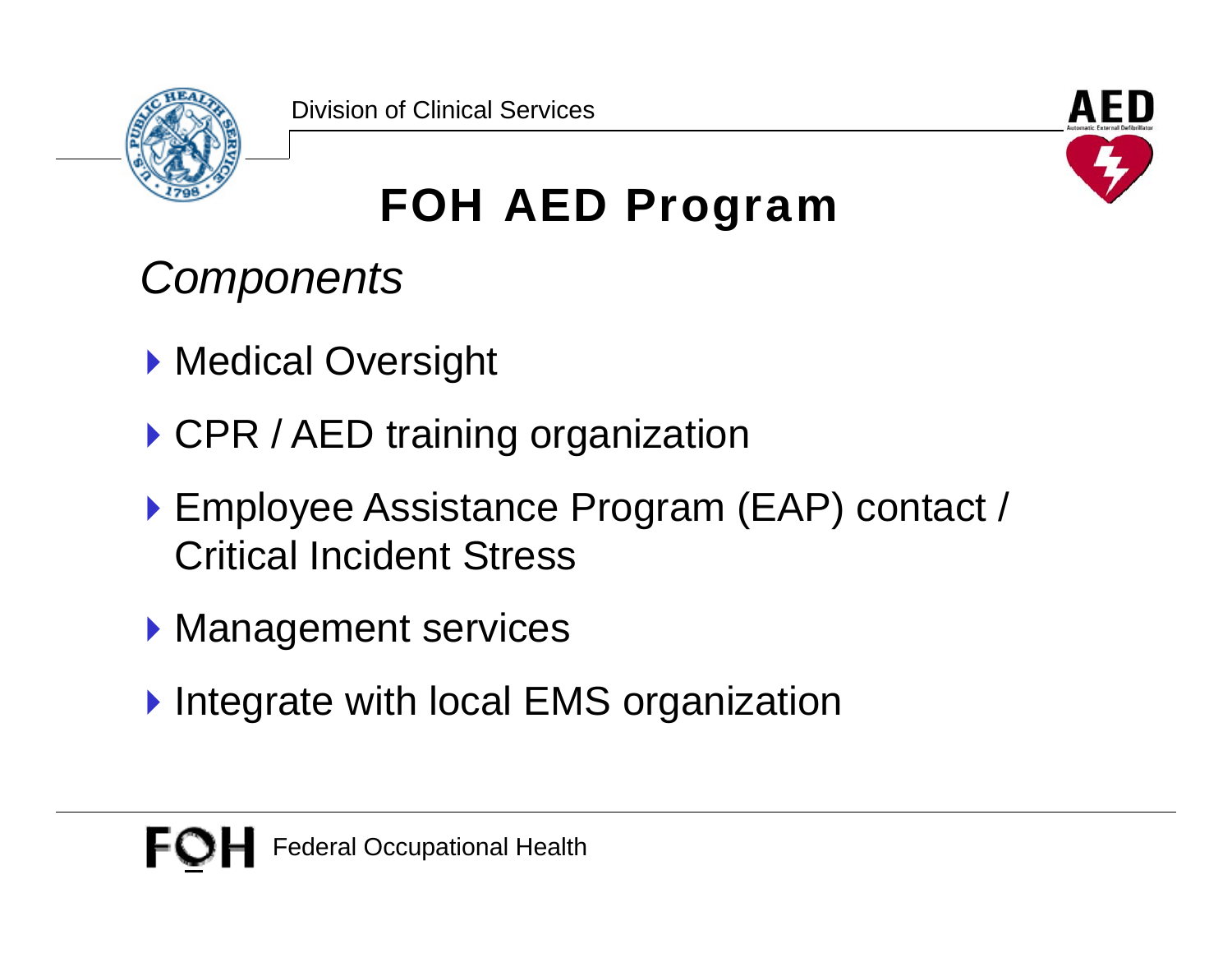



#### **FOH AED PROGRAM SITES**

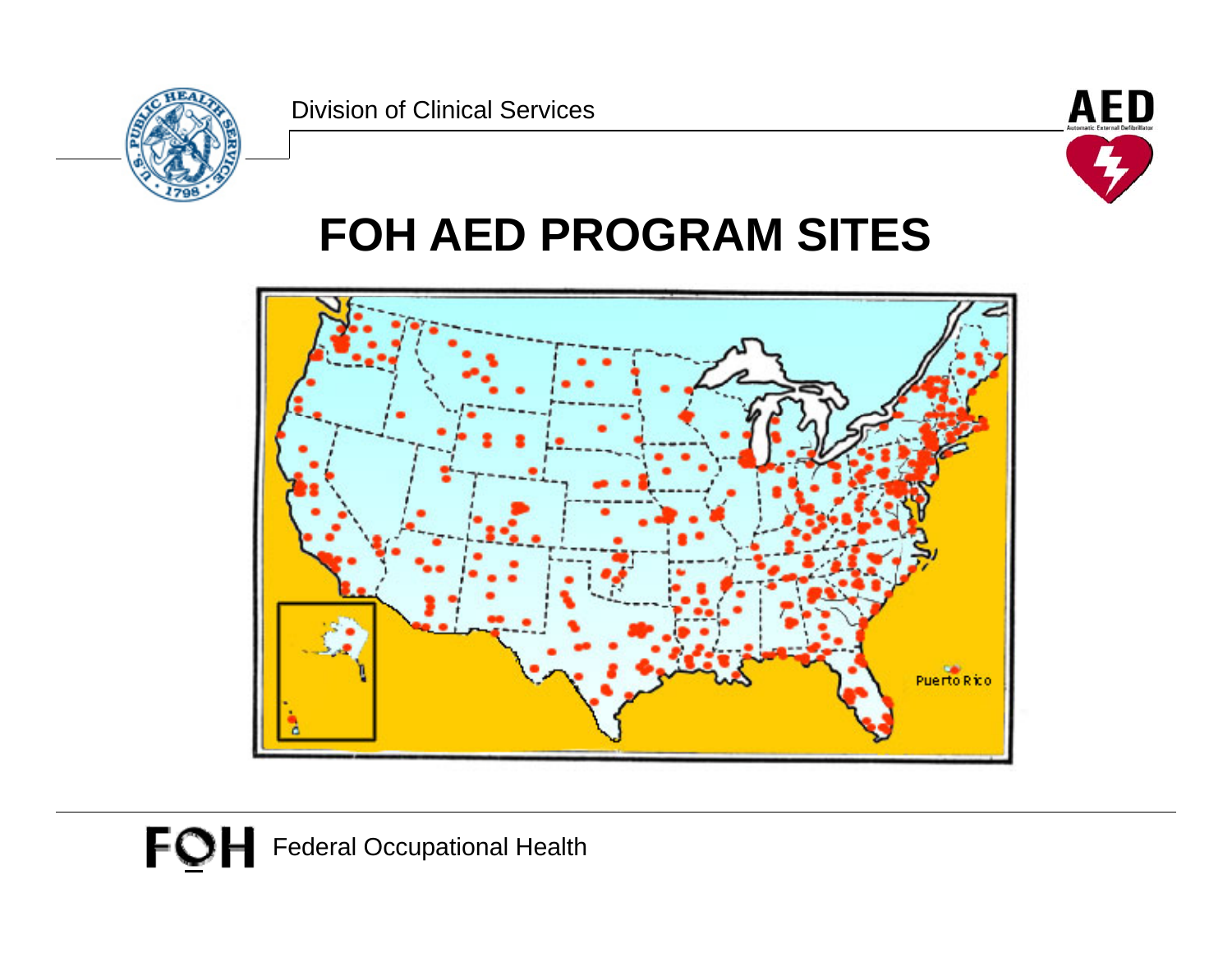



## FOH STATISTICS

#### Witnessed Sudden

Cardiac Arrest (less than 5% survival if no AED)



- ▶ 20 males
- ▶ 13 females
- $\blacktriangleright$  Males 34 to 73 years of age
- ▶ Females 37 to 72 years of age
- Average age of males  $= 54$
- Average age of females  $= 53$
- $\blacktriangleright$  Save rate = 39%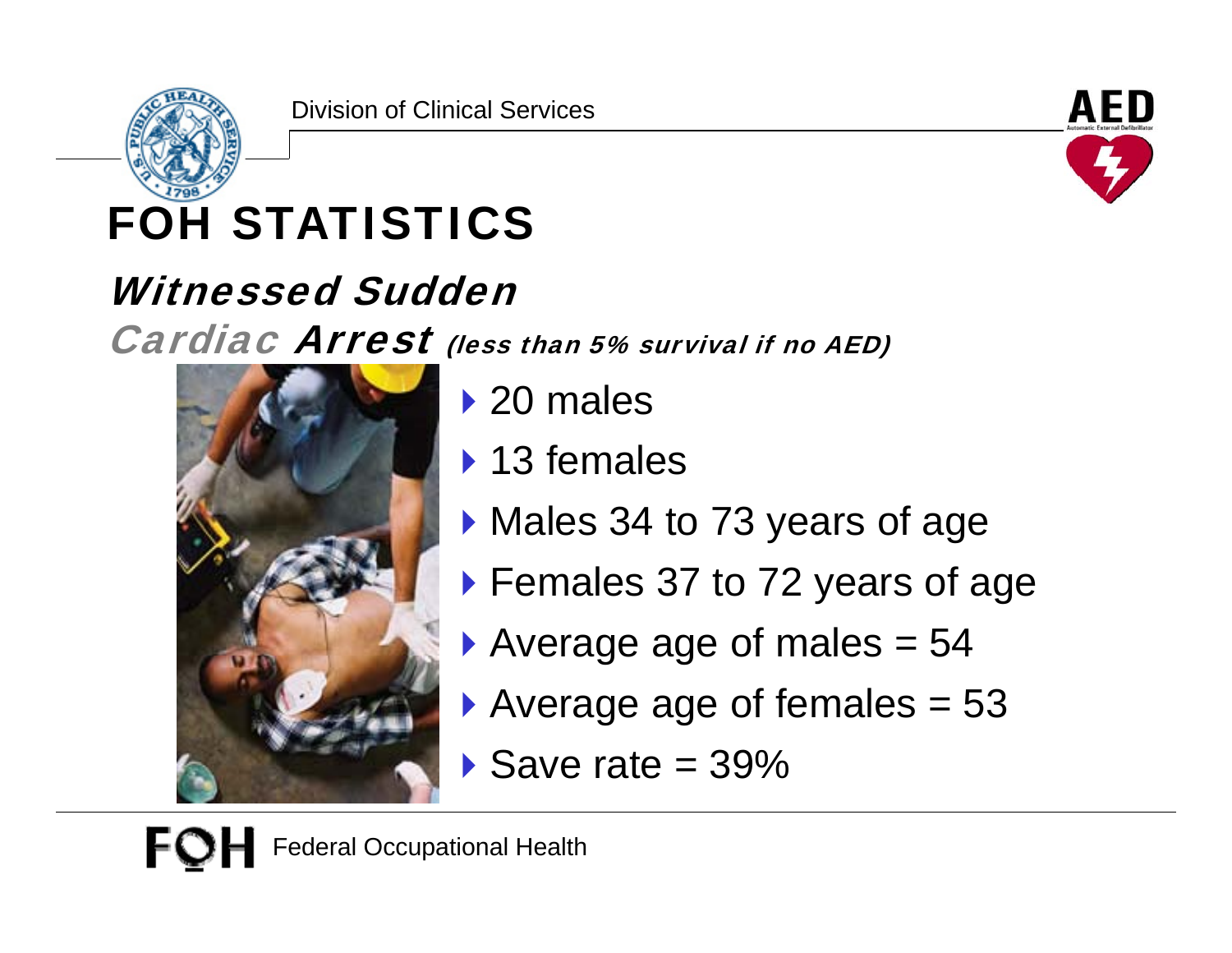



## **SCALABLE PROGRAM:**

- ▶ Single AED Program
- Multi-AED Complex sites

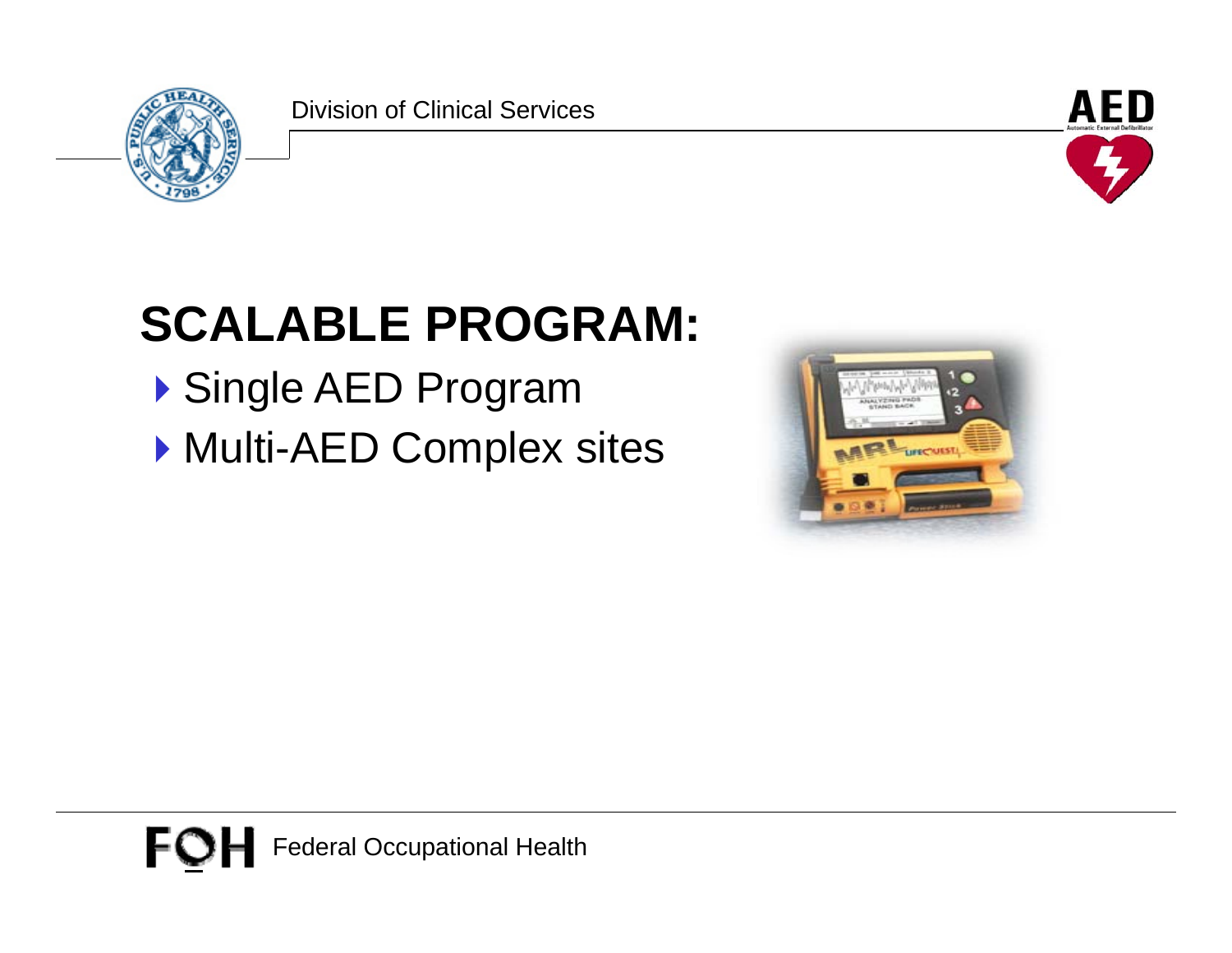



## Lessons Learned

- **Murphy's law is true and MAGNIFIED in large, high profile programs**
- **Examples of errors: dead batteries, absent data cards, activation of teams, new personnel**
- **Need management systems; motivated team**